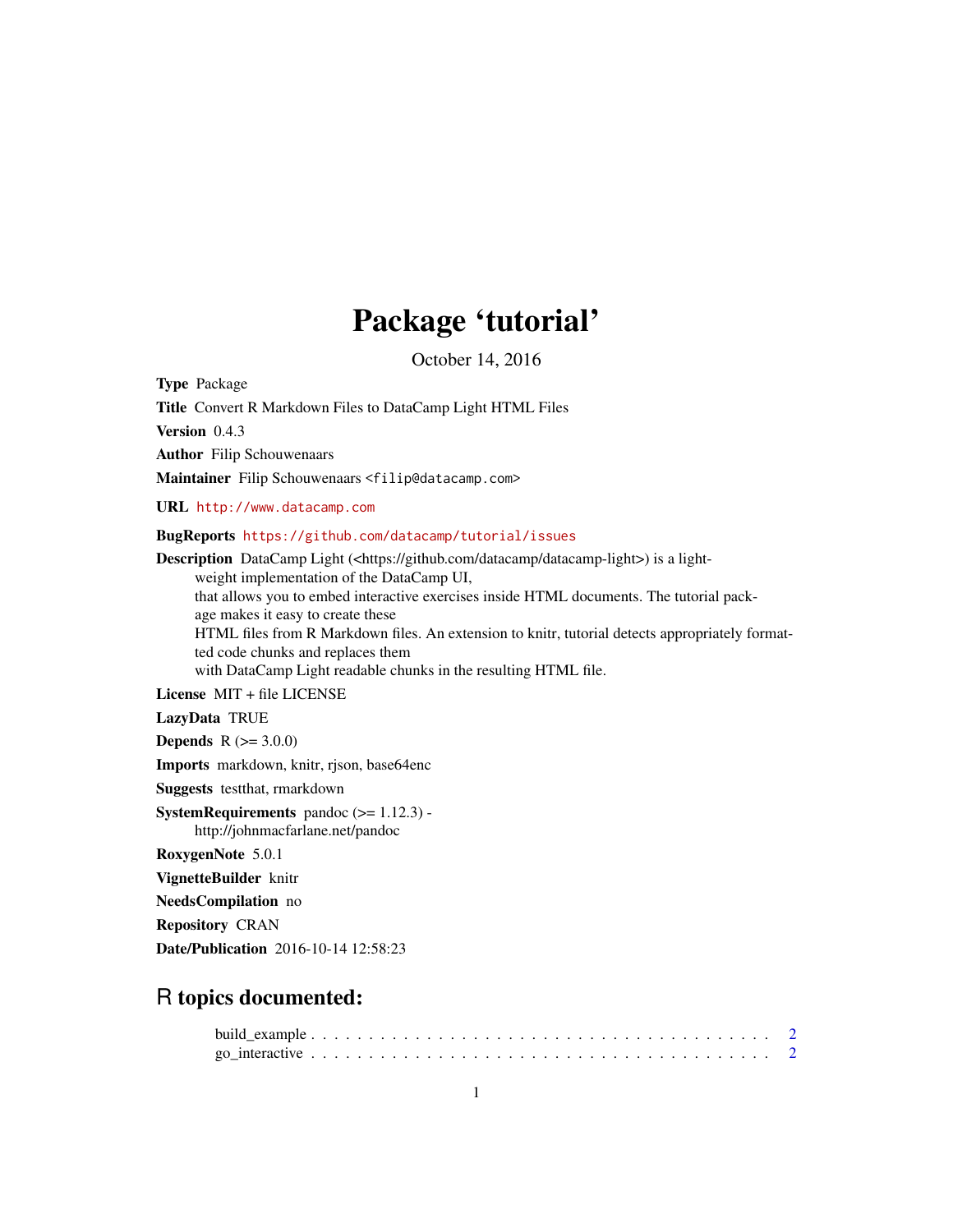#### <span id="page-1-0"></span>**Index** [3](#page-2-0)

<span id="page-1-1"></span>build\_example *Create example .Rmd file in the current working directory*

#### Description

Create the file example.Rmd in your current working directory. This R Markdown files contains example code chunks that can be converted to interactive R playgrounds.

#### Usage

build\_example(open = TRUE)

#### Arguments

open Open the file after building the example?

go\_interactive *Set up your R Markdown document to use DataCamp light*

#### Description

Enable hooks and parsing utilities so that special code chunks where the ex and type options are specified, are converted into interactive exercises on the resulting HTML page. Use [build\\_example](#page-1-1) to generate an example document. Simply knitting this document will generate a document with DataCamp Light powered code chunks.

#### Usage

```
go\_interactive(greedy = TRUE, height = 300)
```
#### Arguments

| greedy | whether or not to 'greedily' convert code chunks into DataCamp Light frames. |
|--------|------------------------------------------------------------------------------|
| height | height in pixels that you want the resulting DataCamp Light frame to have.   |

#### Details

With the greedy argument, you can control which elements of your R Markdown document are converted into DataCamp Light chunks. By default greedy is TRUE, leading to all R code chunks to be converted to interactive frames. Only chunks for which you specify the option tut = FALSE are not converted. If 'greedy' is FALSE, only chunks for which you specify tut = TRUE are converted.